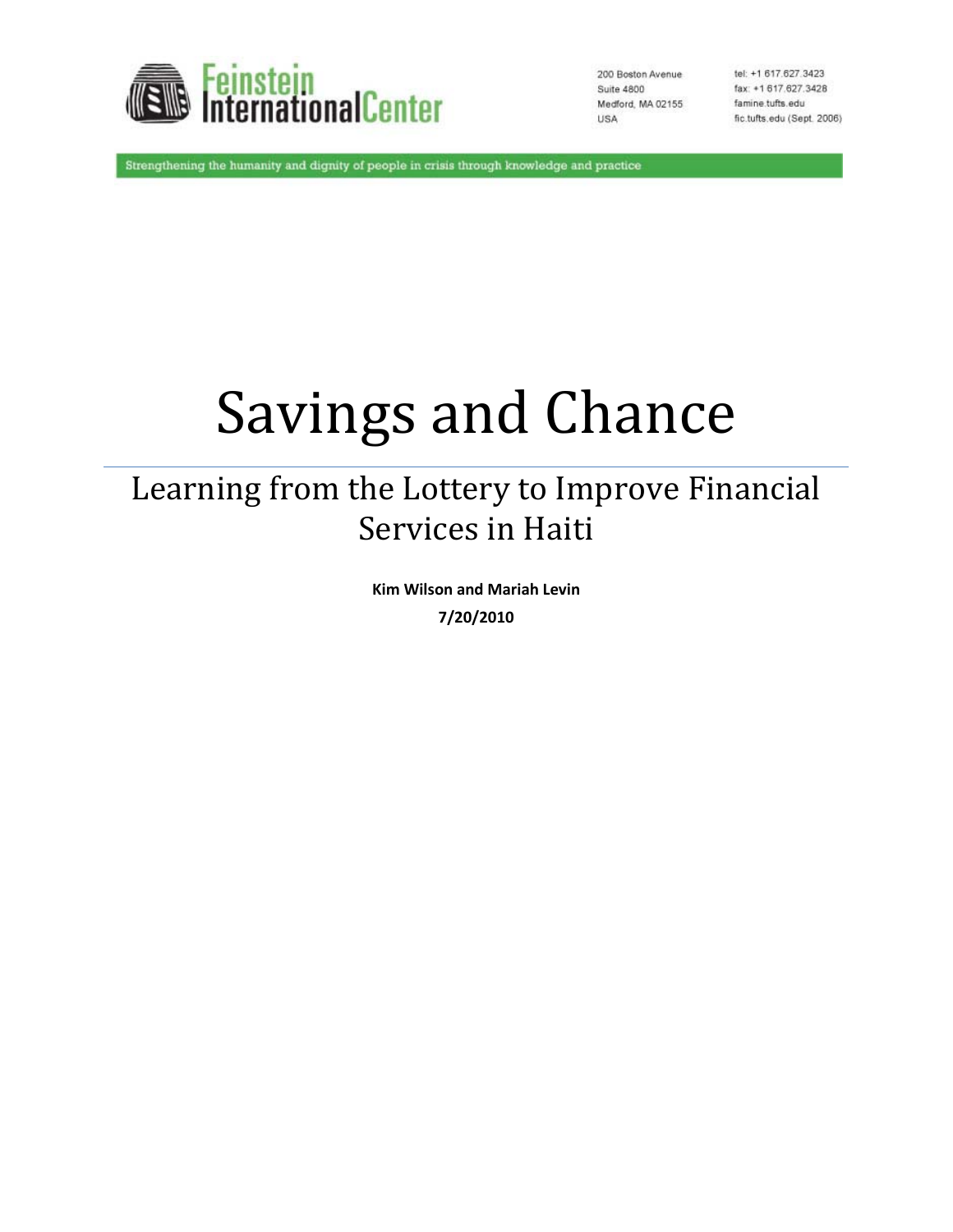Households in rural Haiti experience a finite number of ways to make a living. Many cultivate the overfarmed hills or fish the over-fished coasts. They also run eateries, buy and sell mobile airtime, or manage gambling stalls. Perhaps the most visible members of the Haitian economy are *Madan Saras*, traveling merchants who buy goods, haul them across great distances, and sell them in marketplaces, along roadsides, or near construction sites and truck stops. Throughout the country, economic opportunities prove scarce, wages insufficient, and futures bleak.

A limited range of financial services hinders the expansion of employment opportunities in Haiti. Formal financial services such as deposit-taking, credit and insurance have emerged nationally, but their performance disappoints. Bank branches remain confined to major cities and towns. More geographically dispersed credit unions are on the whole threatened continually with collapse brought on by weak management and poor regulatory oversight. Although microfinance has extended to and benefited some isolated parts of Haiti, its impact is not always positive. Along the country's southern coast, farmers complained bitterly of their experiences with a major international microfinance institution (MFI) based in Les Cayes. "They beg us to take loans and then hassle us when we can't pay, despite our poor harvests," was a criticism leveled by one disgruntled borrower and echoed by many. As a result, financing even the most marginal enterprise is an expensive proposition, given costly and spotty banking services.

Inappropriate financing options constrict the growth or survival of crops and livestock, the promotion of retail and wholesale business, and social and environmental welfare. With few employment prospects, mouths to feed, and small businesses to manage, accumulating cash to invest in an enterprise, home, or education becomes a very difficult task to achieve. Women cut trees or sell land to come up with funds for emergency illness. Rural households pawn off the last of their belongings to obtain lump sums of cash to pay for rent, improve their land or homes, or fund the burials of relatives. Given their precarious incomes, uncountable families submerge into the depths of instability when unanticipated expenses, such as illness, death, or natural disaster, arise. Families who are able to secure a lump sum can stave off financial undoing, reverse the cycle of poverty, and transform their futures.

To address the need for cash, many Haitians turn to the lottery for the chance to win a transformational lump sum, a sum large enough to allow them to escape their current circumstances. Over 35,000 lottery stalls in almost every village in Haiti present the poor with a possibility of earning 10, 20 or 50 times their wager.<sup>1</sup> For winners, the lottery can turn small streams of money into meaningful capital. Many Haitians overlook the steady losses of playing *borlette* – the name of Haiti's lottery system - because that same system does in fact generate cash.

"Savings and Chance," a study by a team from the Center for Emerging Market Enterprises (CEME) at the Fletcher School, Tufts University, explores several theories that connect the ubiquity of gambling practices in Haiti and their implication for financial services.

While Haitian financial services have become more inclusive in aggregate, providers could do more to reach a poorer clientele, particularly with savings services. Banks, MFIs, credit unions, and insurance

 $\frac{1}{1}$ Pooja Bhatia, "Haiti puts its faith in the lottery", The National, (Posted April 02, 2010), Accessible at: [http://www.thenational.ae/apps/pbcs.dll/article?AID=/20100402/REVIEW/704019990/1008,](http://www.thenational.ae/apps/pbcs.dll/article?AID=/20100402/REVIEW/704019990/1008) (Accessible at April 8 2010)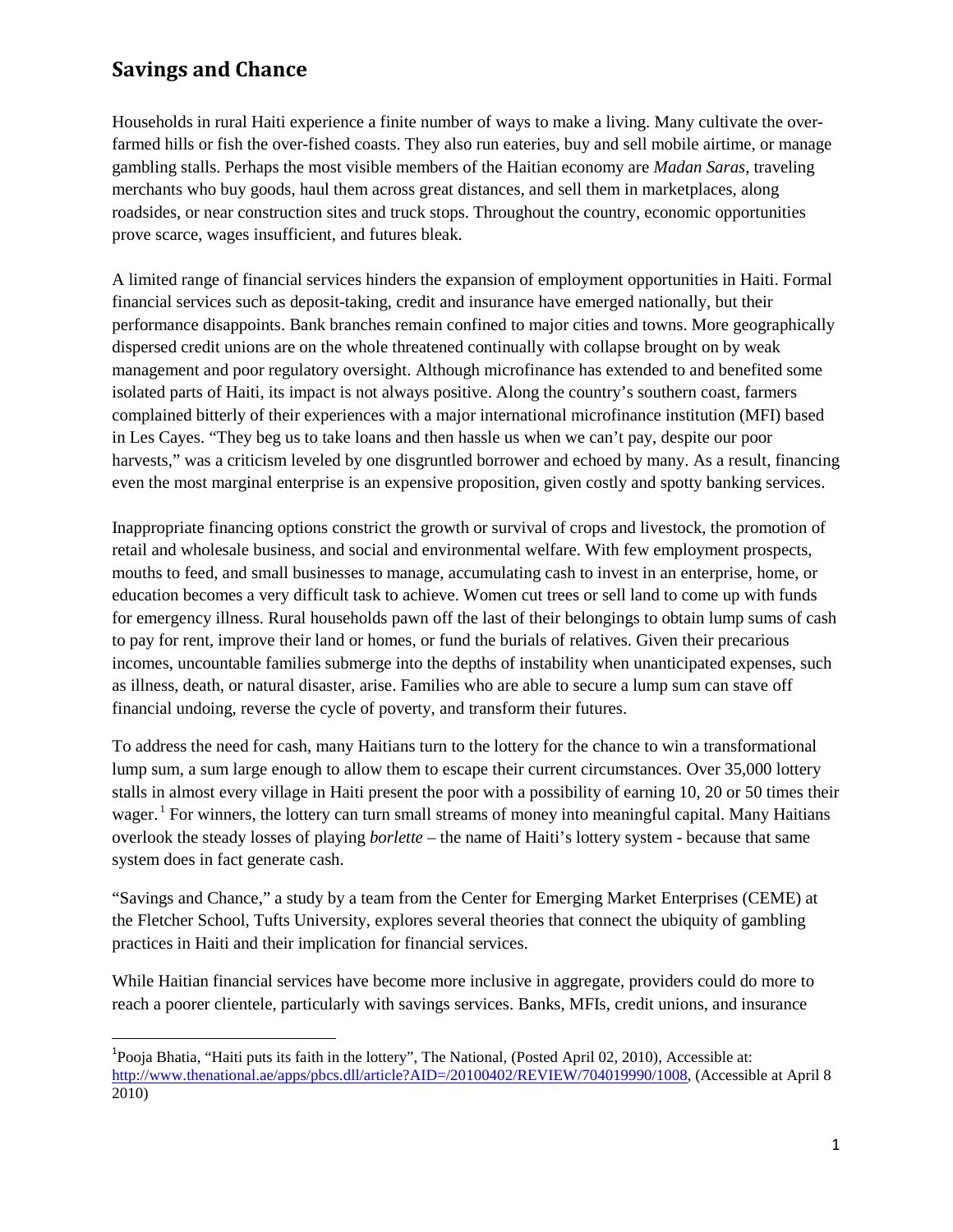companies offer services still largely out of reach and inappropriately designed for the majority of people living in rural areas. These services also do little to supply Haitian families with the cash they need to avoid or beat seemingly irreversible poverty. Both accessibility and trust inhibit the scope of formal (regulated banks and insurance companies) and semi-formal (MFIs and *caisses populaires*) financial institutions in rural areas.

As these findings indicate, the Haitian lottery appears a historical and cultural response to economic and social marginalization, as well as a manifestation of undeterred hope for the transformational lump sum. It allows people with traditionally little choice to exercise agency via the few resources they enjoy. The system also supplies a possible escape route for families entrenched in or on the verge of indigence. Formal and semi-formal financial institutions have a lot to learn from the lottery. In the minds of its users it is a pastime, a vice, a way to engage the spiritual realm, and a financial service.

#### UCurrent Formal Financing Opportunities in Haiti

Banks still serve only a small fraction of the Haitian population. The average outstanding bank loan balance is twenty times the Haitian per capita GDP of USD 12,700, which implies that an extremely limited number of people have access to bank loans. In fact, banks lend to just 54,877 clients, or 1% of Haiti's 5.3 million adults. Deposit services are more widespread, demonstrated by the banking sector's 1.9 million savings accounts. Yet, banks provide these savings services to the Port-au-Prince area almost exclusively: 82% of the total bank savings portfolio is located in the capital. In addition, banks' assets remain largely consolidated. Just three of the eight commercial banks operating in Haiti, namely Sogebank, Unibank, and Banque Nationale de Credit, account for 86% of the USD 2.21 billion in total assets within the banking sector. $2$ 

Microfinance institutions' products extend to a significantly larger clientele compared to commercial banks. Currently, 63% of all MFI branches and many mobile loan officers are located outside of Port-au-Prince; broad geographical presence has enabled more than  $147,976$  people to borrow cash.<sup>3</sup> In addition, a much smaller average loan size of USD 540 indicates that these institutions reach less wealthy populations. According to the World Bank, 21 MFIs operate in Haiti and the number continues to grow. The two largest domestic banks, Sogebank and Unibank, have both entered the MFI market with microfinance subsidiaries Sogesol and Micro Credit National (MCN), respectively. However, MFIs confront more a restrictive regulatory environment than commercial bank counterparts: Regulations prohibit MFIs from using customer deposits to fund loan activities, for example. Our research suggests that this type of policy reins in MFIs' outreach. At least one MFI, Fonkoze, surmounts this barrier by offering unregulated "investment accounts" to customers.

Savings and credit cooperatives in Haiti called *caisses populaires,* or simply *caisses*, currently struggle to redeem their reputations as safe places in which to deposit savings. Until 2002, largely unmonitored caisses promised high returns on savings to depositors. New customers, lured by interest rates exceeding 10%, fueled a climb in deposits. Unfortunately, fraud and mismanagement followed.<sup>4</sup> Large numbers of

ı

<sup>&</sup>lt;sup>2</sup>Ian Whiteside and Steve Wardle, "Haitian Microfinance Industry Overview" (Haitian Microfinance, Inc., 2009), see: http://www.haitianmicrofinance.com/HaitianMicrofinanceIndustryOverview.pdf.<sup>3</sup> Ibid., 8-9.

 $<sup>4</sup>$  For press coverage, see Cooperative crisis continues to escalate in Haiti- Haiti Progress, "This Week in Haiti,"</sup>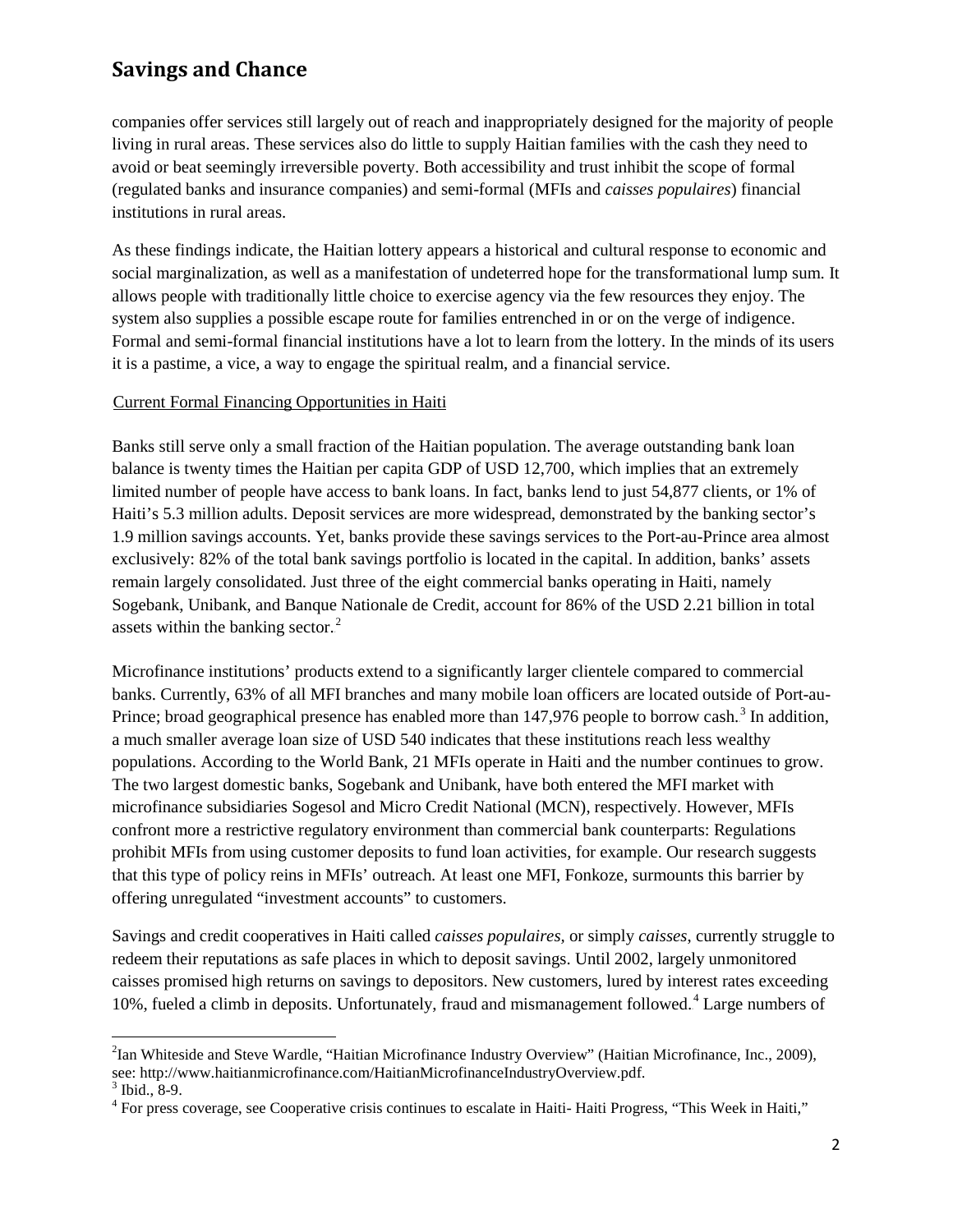caisses collapsed, wiping out depositors' savings. In July 2009, the 2002 financial losses still haunted interviewees, who recounted their neighbors' suffering and the consternation of local savings groups that placed surplus funds into caisses populaires. "People lost everything," said a member of one mutuelle. "They sold livestock and jewelry to get the high returns promised by the caisses. Some were promised a 15-20% return on savings. They are still set back."<sup>5</sup> Of the interviewees, one man lost 43,000 gourdes (USD 1,205) and one woman lost 50,000 gourdes (USD 1,400); both invested in the same failed caisse populaire. With tales of financial deceit fresh in people's minds, cooperatives have not regained their position in Haitian market.

Beyond the physical and logistical limitations of formal financial services, cultural and social inhibitions also prevent many Haitians from opening savings accounts, initiating loans or seeking financial advice from institutions. Our interviews suggested that, particularly in rural areas, some populations do not feel comfortable using bank or MFI agents. Lack of experience with formal financial institutions intimidates a portion of the unbanked and deters them from participating in these often daunting structures. In addition, the slow and trying process of saving, with only minimal interest and without community support, frequently discourages those pursuing a transformational lump sum.

#### UCurrent Informal Financing Opportunities in Haiti

Against the backdrop of insufficient, inaccessible and sometimes undependable formal financial services, people save, borrow and insure based on goodwill agreements with neighbors and relatives, or seek out pawnbrokers to amass the blocks of cash they need. They also use savings groups to supply credit, grants and cash distributions. Pawn shops and local savings clubs broaden the availability of financial services to Haitians outside the banking system; yet they do not achieve clients' ideal standards of affordability, transparency, reliability, or quick maturity.

Informal financial services fill a niche demand for emergency funds in Haitian communities. Most small towns are home to at least one bric-a-brac shop where borrowers pledge specific categories of possessions for quick credit (known as *plop-plop*). These borrowers are desperate to fund urgent needs, such as medical emergencies or expenses related to the death of a relative. Burying family members properly in Haiti is culturally essential: The coffin, the ceremony, and the food for funerary events can add up to thousands of dollars. Even a simple wooden casket can cost USD 200.

This type of informal credit is expensive. The two pawnshop owners interviewed in Les Cayes advertised 12.5% monthly interest, payable in cash at the beginning of each month, for loans secured with some valuable pledge. Both pawnbrokers claimed this price for cash was a bargain compared to the alternative, namely moneylenders who prey on citizens who have nothing which can be used as collateral.<sup>6</sup> Still, this fee can overwhelm Haitian families. It is not clear how many businesses use this method to generate needed capital.

ı

Vol.20 no.19, 24—30 July 2002

<sup>&</sup>lt;sup>5</sup> Two residents in Roche-A-Bateau reporting losses. (K.Wilson and G. Burpee, Filling the Blue Box, Working Paper, 2008).

<sup>&</sup>lt;sup>6</sup> To give the reader a comparison, pawnshops in Boston, Massachusetts charge 3% per month interest.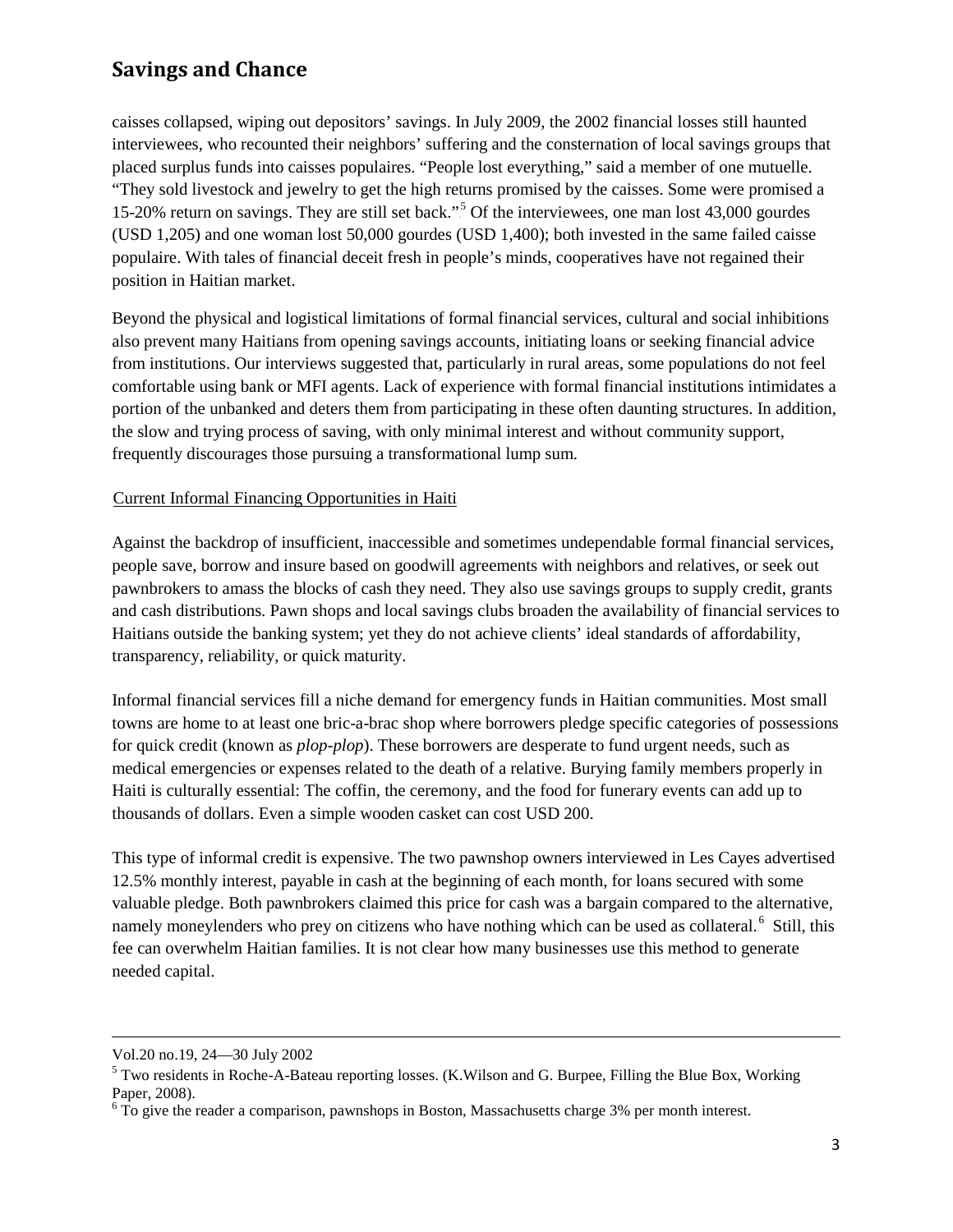ı

The Haitian *sol* and *sabotay*, located more specifically in the marketplace, operate like RoSCAs.<sup>7</sup> with individuals depositing money into a communal fund that is instantly disbursed to one or more members. The sol keeps running until all members have benefited from the fund. They take in the members' regular deposits, called a "hand" or *main sol*, once or several times a month depending on the sol's rules. The person starting the group is called the "sol mother," *manman sol,* or sometimes simply "banker." The sabotay functions identically to a sol, but moves more briskly to reflect the higher velocity of money in a trade or market setting. Members often contribute hands daily, with some depositing several hands each turn. Those depositing more than one hand receive additional payouts in proportion to their contributions.

Interviews conducted for this research indicates that most people participating in sols use funds immediately, putting payouts toward household expenses such as rent, home repair, education, medical attention, or sometimes toward their businesses or farms. In some cases, members use the funds to purchase assets like land or livestock, or to rent a market stall. Many seek to generate even more income from their investment. One member of a rural sabotay reported, "Every now and then, I spend my sum on the lottery." More often than not, the lump sum is plowed into expenditures like rent or trade inventory.

However, sols can present serious, unanticipated risk. The proper selection of a sol's membership is crucial; stories of groups dissolving prior to the last member's payout abound. Premature dissolution leaves some contributors high and dry, while others—those who had received funds at the beginning of the cycle but who failed to throw in later—benefit from "free" money. Regardless of the risk faced by sol members, these savings clubs persist since they allow individuals to obtain lump sums of money.

A *mutuelle*, known more completely as a *mutuelle de solidarite* (MUSO) or accumulating savings and credit association (ASCA), is a group of people who gather for the purposes of saving money and making small loans to one another. Unlike the sol, which at each turn reduces its fund to zero by distributing all contributions immediately to one or several of its members, the mutuelle accumulates funds over time. Mutuelles usually comprise between ten to 50 members, often women. Members agree on important savings and disbursal policies when they inaugurate their mutuelles. They decide how much each member must save, how often she will save, and what fine she must pay if she is late with a deposit or a loan payment. Members also decide on the interest rate and period of loans as well as acceptable loan uses.

Savings collected by members help fund purchases that are too large to accomplish through individual effort. With help from peers, participants of mutuelles finance many of the same expenses as sols: coffins, bicycles, emergency medical expenses, or school tuition. Because members contribute each month, the mutuelle's total capital holds the prospect of increasing. Members can borrow money from the fund, which offers the possibility of larger loans as the year progresses. Still, these savings groups' funds may not grow and mature as quickly as a member needs, particularly during a crisis.

Despite the range of informal financial services, Haitians still have trouble accessing the capital they need to grow their businesses and support their families. Emergency funds are in short supply, and group savings frequently do not satisfy member needs. Many Haitians remain intent on trying their luck to win a lump sum of cash for their expenses at the lottery. With negligible disposable incomes, Haitian families

<sup>7</sup> For more, see Shirley Ardener and Sandra Burman Eds. *Money-Go-Rounds: The importance for Rotating Savings and Credit Associations for Women* (Oxford, UK: Berg, 1995).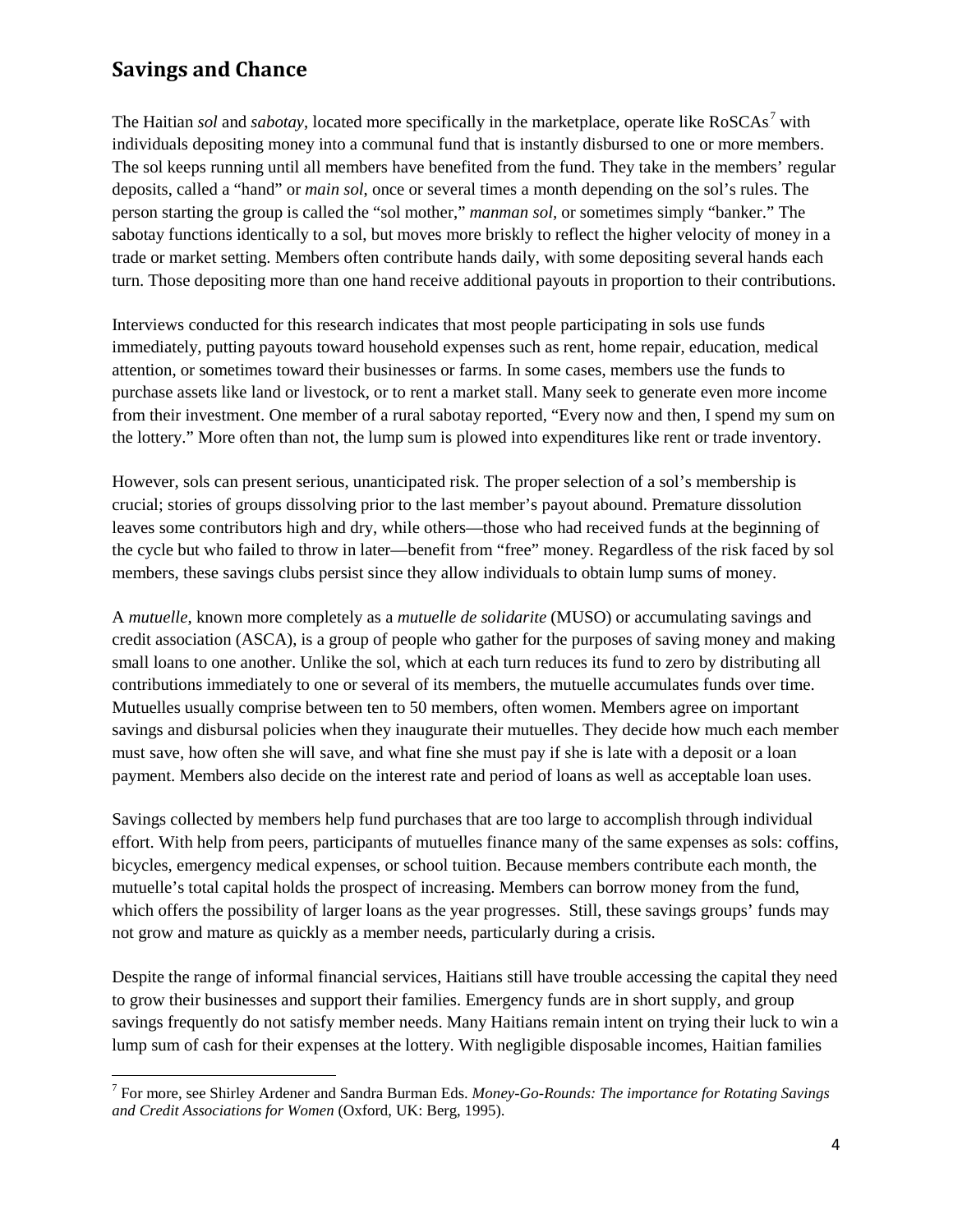ı

set aside funds to play the lottery—in some senses, throwing the money that would be used for the ingredients of a meal, toward the purchase of a lottery ticket. The motivation to play the lottery runs deep in the country and its people; a better understanding this inclination may help banks, MFIs, and development actors to design financial products that attract a broader population's interest in saving toward financial security.

#### The Borlette System: A Deeply Rooted Phenomenon

Our interviews overwhelmingly indicate that players consider wagering a strategy to amass enough money to propel themselves out of poverty. Most Haitians barely earn enough to feed their families; when illness strikes a household or nature destroys housing, families on the brink of destitution are plunged into it. Few options for assuring safe harbor exist, since many Haitians do not buy insurance and few have savings. The lottery, meanwhile, offers players the hope of transforming financial turmoil into stability.

Often marked as "banks" on their signage, thousands of independently-owned lottery stalls are strewn through the urban and rural landscapes. Each ticket includes three lots, providing various returns on wagers. The winning numbers mirror those of the New York State Lottery in order to avoid corrupt national drawings. Different winning combinations offer players multiple chances at victory. The simplest combination is called the *borlette*, which uses the last two numbers of the New York drawing. As it is the most common lotto game played, borlette has become another name for the lottery itself: Every Haitian interviewed, whether or not a player, understood the rules of the borlette. As one player noted, those who play habitually feel unsettled if they go to sleep "without a ticket in their pocket, knowing they did not play that day."

While the origins of the present Haitian lottery, a numbers game, are not known specifically, it is believed that lottery practices in the country emanated from a game that permitted slaves to win freedom in the broader Afro-Atlantic world. Historical records show that, at least across Spanish and Portugese Atlantic colonies, a lottery system developed in conjunction with slavery. Lottery drawings first occurred to award slaves as prizes to colonizers.<sup>8</sup> Later examples show slave societies playing the lottery to win their own freedom: In Ecuador, slaves created "voluntary cooperatives" to which each could contribute one real daily to free a member of the group; that lucky person was selected through a lottery.<sup>9</sup> The tradition has transformed into a daily practice whereby individuals bet on combinations of up to seven numbers to liberate themselves from poverty.

According to Haitian interviewees, at present, playing the borlette invites divine intervention in improving livelihoods. Players "leave it to God" to help them make ends meet, expand their businesses, and accrue wealth. In the face of untenable inequity, unjust economic constraints, and harrowing unemployment, playing borlette and agreeing to take a chance offer a proactive way of dealing with harsh realities. Many players express deep spiritual conviction that their ancestors guide them towards winning numbers and see them through difficult circumstances in return for faith and their fortune.

<sup>8</sup> Conrad, R. E. (1984). *Children of God's Fire: A Documentary History of Black Slavery in Brazil.* University Park: The Pennsylvania State University Press.

<sup>&</sup>lt;sup>9</sup> Townsend, C. (2007). In Search of Liberty: The Efforts of the Enslaved to Attain Abolition in Ecuador, 1822-1852. In D. J. ed., *Beyond slavery: the multilayered legacy of Africans in Latin America and the Caribbean* (pp. 37-57). Lanham, Maryland: The Rowman & Littlefield Publishing Group, Inc.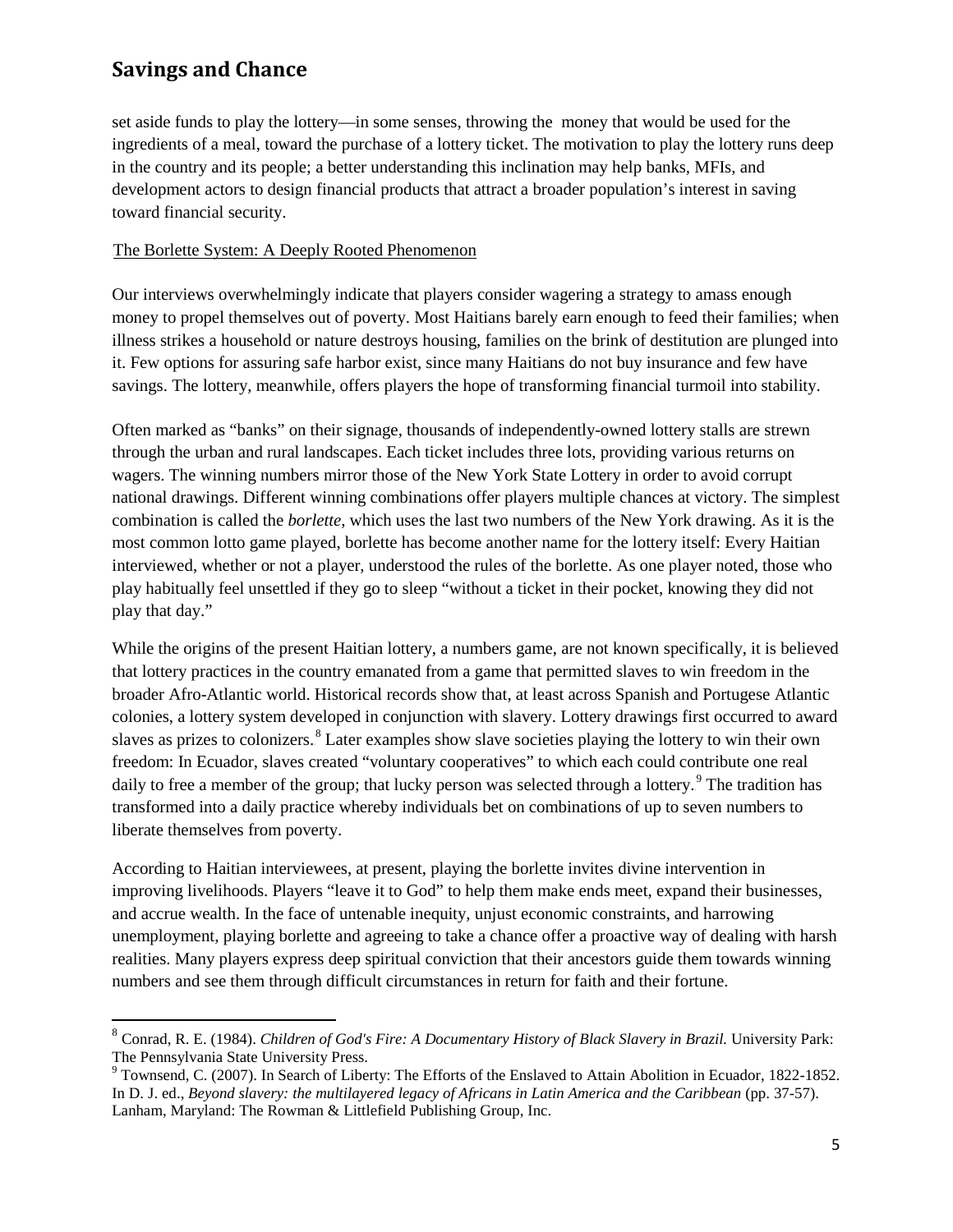While the lottery at inception may not have been religious, its spiritualization appears in part influenced by Afro-Atlantic religious traditions. Players of the Haitian lottery, as well as players of other lottery systems within the Afro-Atlantic region , use messages ancestors transmit in their dreams to select lottery numbers. This lottery has been adapted in numerous Afro-Caribbean societies and shows transnational similarities. La Charada, a weekly game played by many people in the streets of Cuba, is constructed to enable players to channel their dreams, preoccupations, or significant events of the day into potentially winning numbers. In Ghana, lottery players consult "forecasters" with detailed charts to acquire "predictions" about numbers.<sup>10</sup> In the United States, research on Caribbean-influenced lottery practices in 1920-Detriot once featured dream interpretation and folklore.<sup>11</sup>

The lottery could be considered Haiti's most widespread and widely-frequented business. An estimated 35,000 borlette stalls grossing an annual \$1.5 billion.<sup>12</sup> are visible from nearly every Haitian street corner and in even the tiniest villages. These stalls represent more than mere national interest in gambling; they are vessels into which Haitian pour the symbols, meanings and conversations with ancestral spirits in hopes for monetary returns. While many play to win and see the lottery as a savings strategy, others visit borlettes for distinct reasons, among them:

- **To survive.** Said one woman in a Les Anglais, "If we spend the money, it's gone. If we save the money, it's still gone [referring to the collapse of the caisse]. At least if we play the borlette, we have chance of getting more money. I depend on the borlette. I usually win a little something every week."
- **To pass the time.** These are players who play occasionally. They enjoy the discussion, social habit, and anticipation of the daily number.
- **To win.** These are players who see the borlettes as an investment strategy. At some point, they might win and could win big. One middle class man asserted: "I only put down at least 50 gourdes at a bet, so that my payout, when it happens, is very large."
- **To decipher.** These players put to use their dreams and visions, the position of the moon, and the advice of spirits that may lead to winning numbers.

The lottery has come to comprise an important social and cultural phenomenon in the country. It is a site of community interaction, a chance to gain a transformational lump sum, and a receptacle of personal beliefs. In explaining his lottery habit as a manifestation of culture and spirituality, one Haitian man related, "As soon as we are Haitian, we have links to roots and a culture with dead relatives." A glimpse into many lottery stalls in Port-au-Prince shows crowds lingering around a barred desk. Observations indicate that these people are discussing their daily affairs, politics, solutions to unemployment, and the selection of their lottery numbers.

<sup>&</sup>lt;sup>10</sup> Ghana Web. (n.d.). *Lotto in Ghana: Not that simple*. Retrieved April 30, 2010, from Ghana Web:

http://www.ghanaweb.com/GhanaHomePage/NewsArchive/photo.day.php?ID=141443

<sup>11</sup> Light, I. (1977). Numbers Gambling Among Blacks: A Financial Institution. *American Sociological Review*, 892- 904.

<sup>&</sup>lt;sup>12</sup> Pooja Bhatia, "Haiti puts its faith in the lottery", The National, (Posted April 02, 2010), Accessible at: http://www.thenational.ae/apps/pbcs.dll/article?AID=/20100402/REVIEW/704019990/1008, (Accessible at April 8

<sup>2010)</sup>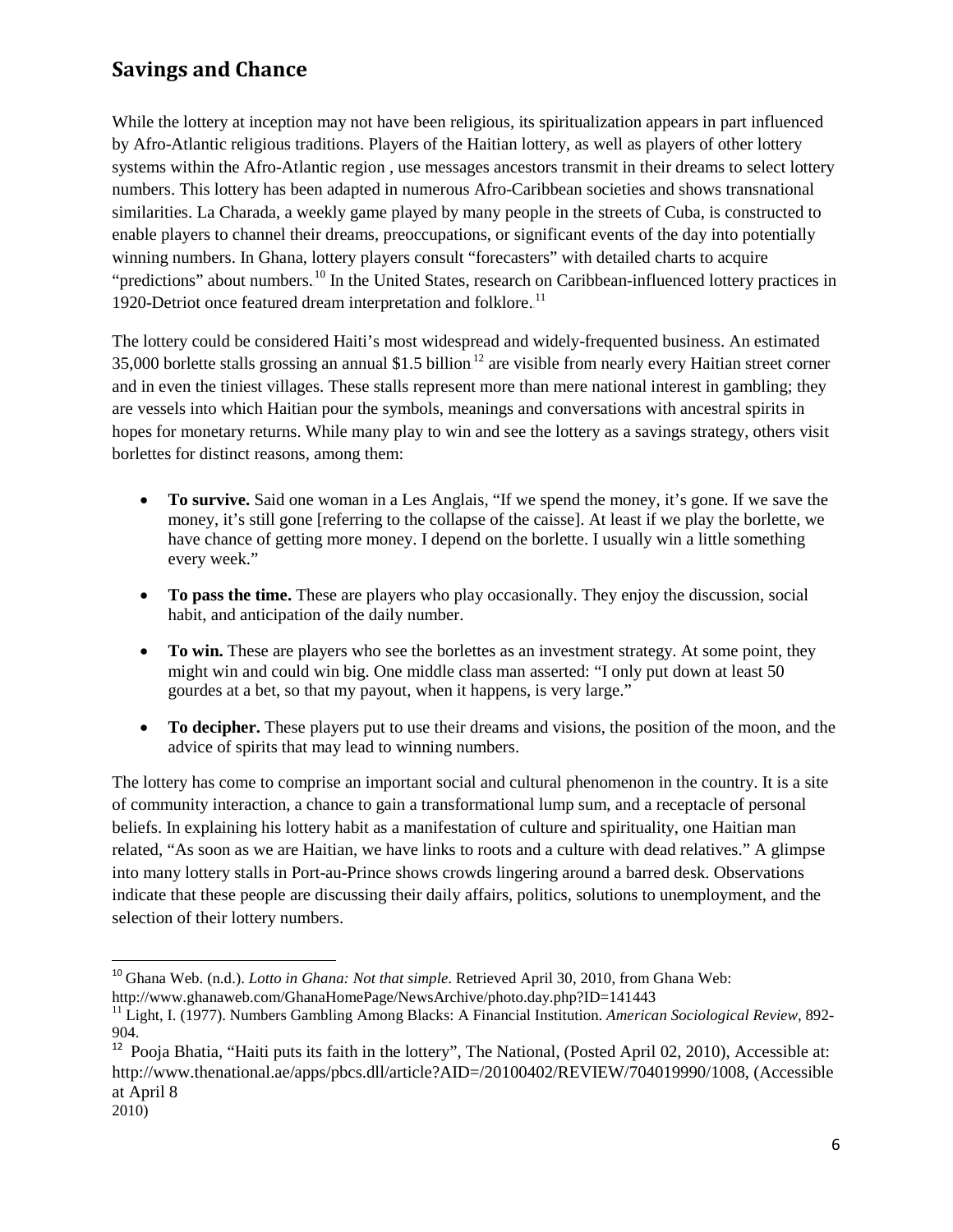#### Investing in Dreams, Imagery and Hope to Get Ahead

Most Haitians look for guidance from the *lwa,* Haitian Vodou deities, or ancestors as to whether or not to play the lottery each day, which numbers to select, and ways to interpret the signals they observe in numerical form. One non-lottery player, also a Jesuit priest, said that, if he were a lotto player and dreamt of his deceased mother, upon waking, he would rush to the lottery stall to buy the number that reflected his mother's age at death. Other Haitians reported that they might choose to interpret this dream as a signal to select the mother's date of death, the number for mother, or the number representing death. Symbols, either in dreams or reality, have multiple interpretations, therefore wise discernment is key.

For this reason, assistance in selecting lottery numbers has become somewhat commercialized. Some players report consulting *hougan* or *manbos,* Vodou priests and priestesses, to help them interpret dreams and select winning numbers. There are also books that a lottery player can buy to translate dreams or influential imagery into numbers. The *tchalat,* as these books are known, serve as a point of reference for individuals reading messages sent from the divine. The guidebooks help players determine which numbers they will select, based on advice from "wise masters" of "minute meditation." They describe the process of using dreams to obtain winning lottery combinations:

"After having dreamt and as soon as you wake up, go over your memories diligently to find something distinguishable that affected you the most while dreaming. It happens often that, in one dream, you will find several numbers; concentrate on the ones that repeat themselves most often. Also don't forget that you might encounter an object associated with only one number in your dream, like a kitchen, which is only 224 and, and among all others that repeat, it is exactly that—the 224—that emerges during the lottery drawing.".<sup>13</sup>

Frequently, unsuccessful lottery numbers are chalked up to a misunderstanding between the player and his or her deceased ancestor. One player noted difficulty in choosing winning numbers as his faith was tainted by European rationalism and less than pure : "[When I select a failing number,] I am not in harmony with my soul. I depend too much on reason and question too much. Spirits don't like that—they like faith."

Social stigmas affect lottery playing, despite its popularity. The lottery is condemned by some as Vodou and superstition. Players note that some Protestant churches and religious organizations actively teach that playing the borlette is religiously wrong. Various adherents contend it is negative "mysticism" to ask spirits for material enrichment and that the borlette engages "devilish luck:" One person explained, "When people want to get rich, they get in touch with the devil to get a number to get rich." In addition, many upper-class Haitians interviewed remarked that the lottery is "superstitious" and a waste of money.

Still, specific religious identities do not necessarily prevent a person from playing the lottery, nor does affiliation with the educated elite. Though the borlette presents the most visible form of retail in the Haitian countryside, some players take their activities underground out of shame. One interviewee emphasized, "Even pastors play in secret." Another interviewee identified a Protestant church that arranges dream interpretations to help its parishioners select lottery numbers in Gonaives. In this instance,

l

<sup>&</sup>lt;sup>13</sup> ACM. (1978). The Breviary for Lottery Players, 10th Edition. Port-au-Prince. Pg. 13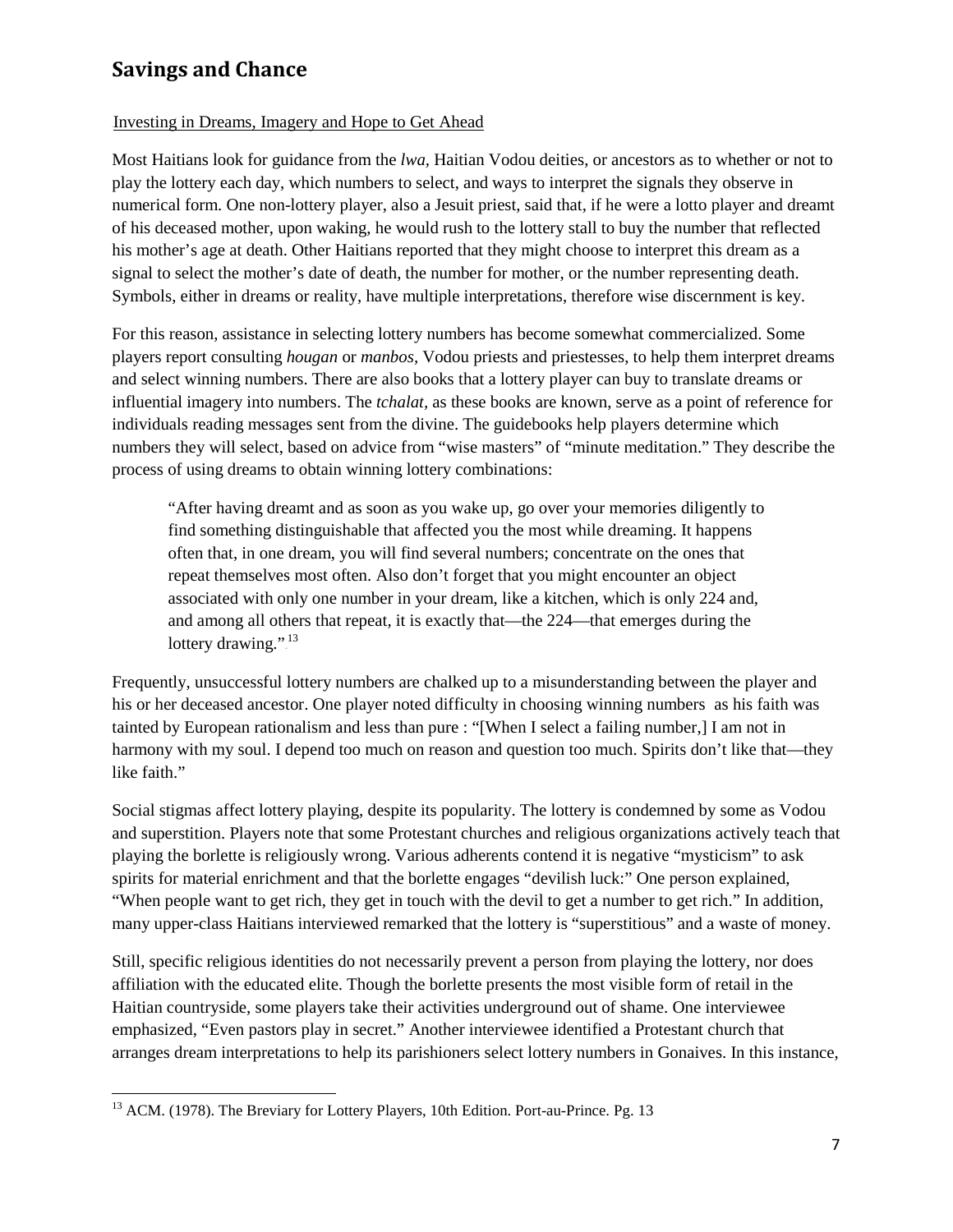prayer for successful lottery numbers was directed towards Christian spirits deemed "beneficent" by the religious leaders. Two of the community members convened parishioners to pass the night praying and meditating.

Some educated interviewees discussed their playing habits openly, though not without tinges of embarrassment. One university-educated player expressed ambivalence at admitting he plays the lottery:

"Because I am a statistician, I know I shouldn't play the borlette. When I told my colleagues I was coming for this interview, they were really surprised that someone educated like me is playing. There is only a 3% chance of winning. But I play from my dreams. We Haitians believe in a lot of supernatural things. Each time I have a good dream, I play. It's part of my culture."

According to interviews, poor peasants, who make up the majority of Haitians, play the lottery more readily than wealthier Haitians. It is they who most require the lump sums to transform the reality of their grinding poverty. Some interviews suggest, however, that wealthier people across religions, who may vehemently deny playing the lottery, do in fact play it regularly.

Many people express their hope in the future through playing the lottery. One interviewee noted, "I don't feel good when I sleep without a borlette ticket in my pocket." Foregoing the chance to win on dreams is seen as lacking optimism. Behavioral economists might also label the draw to play as "regret aversion," the wish to experience no feeling of regrets for not seizing the chance to win. Regret aversion supersedes an aversion to losses that will surely come the players' way.

The lottery does not fit into any strict category of religion, spirituality, financial institution, or employment. Yet it is a means through which Haitians, both those with little opportunity or plentiful wealth and from any religious tradition, can exercise their spiritual and fiscal agency.

#### Cultural Cues, Customer-Centered Accessibility, and Originality

Through creative uses of color and symbolism, widely understood rules, and reliable transparency, the borlette system offers a unique value proposition of entertainment, financial gain, and clear risk to customers. The "borlette culture" is firmly-rooted, ubiquitous and resilient in Haiti, despite hurricanes, a recent earthquake and chronically poor farm yields. The reasons people play the lottery are complex and multifaceted. A combination of entertainment, hope, desperation, and a belief that finely honed powers of prediction can beat the odds contribute to the durability of the "borlette culture." Particular aspects of the lottery appear critical components of its success and are described below.

The stalls play on religious and cultural symbolism to recall players' deeply held beliefs. With names like "Grace a Dieu," (Thanks to God) "Pere Eternel," (Father Eternal), "Mon Reve," (My Dream) and "Ironie de Vie," (The Irony of Life), the stalls evoke spirituality and religious conviction

Lottery stalls are usually brightly colored blue, yellow, or red. Colors are not only visually enticing; they correspond to certain lwa, including those associated with wealth and luck. For example, one informant mentioned that blue is a color associated with Erzulie Dantô and Erzulie Freda, both lwas who represent wealth. This symbolism helps entice customers to play.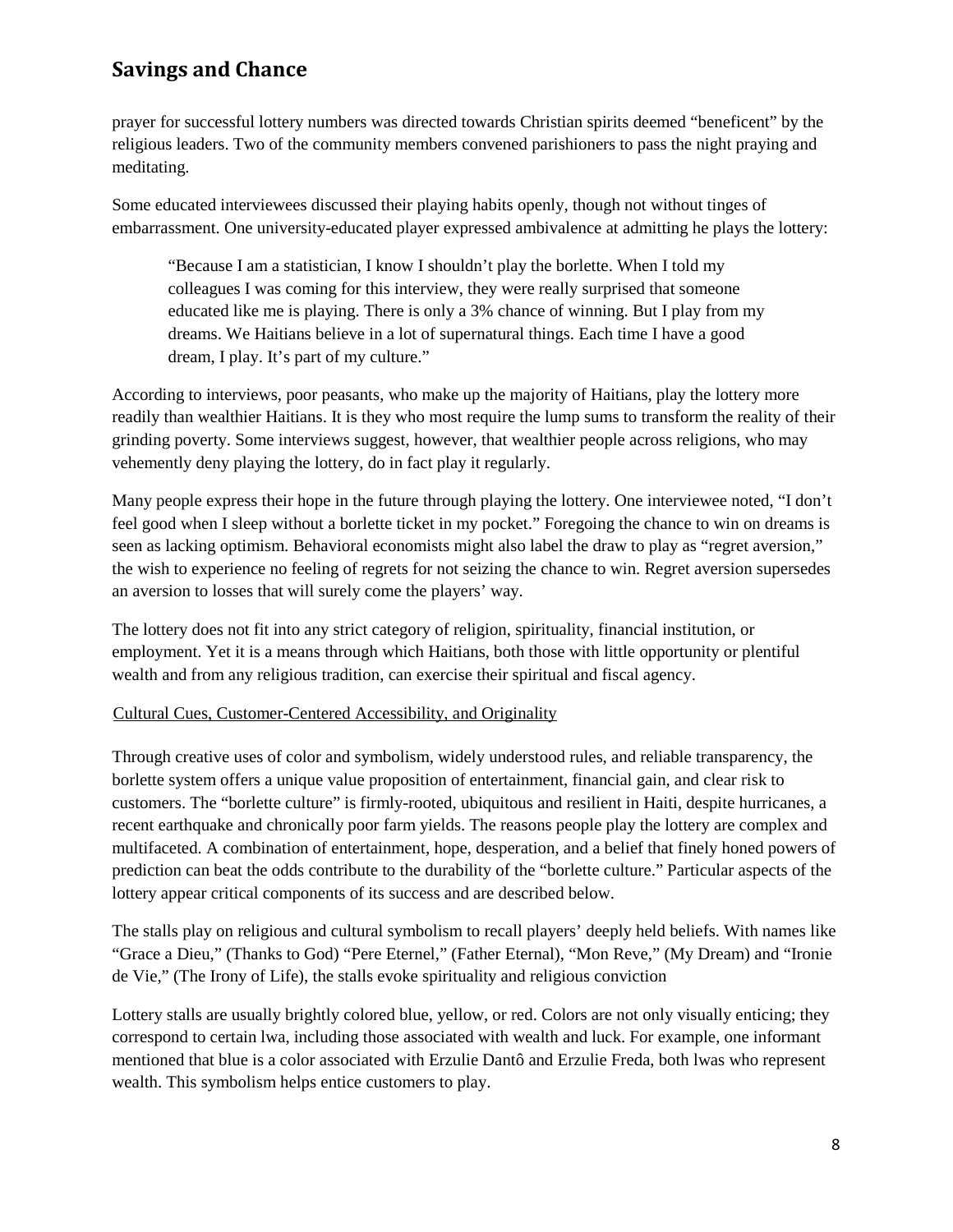The originality and fun associated with the lottery is a major source of appeal. Although the basic idea of the borlette is the same throughout Haiti, as private businesses, borlette operators compete through their creativity. Games are based on seven-digit state lottery drawings in the U.S., and players can bet on combinations of two, three, four, or five digits, each with a different payout. Many borlette operators also craft their own twists on a game or even run an additional raffle or drawing to attract customers. Sometimes, owners invent games to prevent fraud. For example, Woozbert Norgaisse, the former owner of the 34-stall chain, Chez Wooz, in Gonaïves, once coded each of his borlette tickets to prevent sideselling by employees. Drawing from the pool of ticket duplicates, he would occasionally award a prize to the winner. The surprise drawing kept staff honest in their handling of tickets and got customers involved beyond the daily announcement of winnings.

In a nation burdened by significant corruption, customers in Haiti trust lottery drawings because the numbers come from U.S. state lotteries, transparently televised and well audited. Those involved in borlettes acknowledged that older drawings based in Port-au-Prince, Gonaïves, Santo Domingo, and even Venezuela, were compromised by organizers' rigging schemes. As recently as 2008, customers learned that some prizes were paid out in the Dominican Republic before they were even announced in Haiti, which enabled some in Haiti to receive phone calls revealing winning numbers. Operators were forced to switch to U.S lottery drawings. Today, most Haitian borlettes use the New York and the Chicago lotteries' winning numbers as their own at the customers' demand.

Households appreciate the straightforward risk involved in "investing" in the lottery. As one woman in Chardonierre, South Department, said in 2007, "I sold everything I had and put USD 4,000 in the local credit union. My money vanished. It was a 100% loss. At least with the borlette, I lose a little over time, but usually I win." Another informant described his grandmother's daily borlette habit, "Even if it meant we didn't eat, my grandmother played 10 gourdes in the borlette. How else were we going to eat the next day, with no reliable income?" The lottery does not pretend to provide security or stability; it is transparent about its associated risk and thorough unpredictability. However, it is perhaps the only "financial service" that offers customers the hope of winning a lump sum seen to ease financial trouble.<sup>14</sup>

Borlettes are a known and surprisingly conventional institution in an environment of instability. As one key informant said, nothing in Haiti runs on time—except the borlettes. Every day, twice a day, all bets are collected and turned into the central "bank" before the winning numbers are drawn. And, everyday, twice a day, everybody who wins gets paid-out. When payouts are denied, the operator is usually forced to close from scorn and customer pressure.

Among other attractive features noted, the lottery system also offers players the freedom to seek out the stalls that provide them returns. Because set-up costs are relatively low, borlettes extend thoroughly into rural Haiti. Players interviewed noted that they only have loyalty to a particular stall for as long as it grants them winnings; they also mentioned depending on certain dream interpreters as long as their success rates were adequate. They are not stuck with service providers that do not meet their demands.

 $14$  Though many Haitians treat the lottery as a vehicle to "escape" poverty, in truth, most wagers are not large enough to earn a transformational lump sum upon winning. Still, the perception that the lottery might change a player's fortune appears a powerful draw to betting.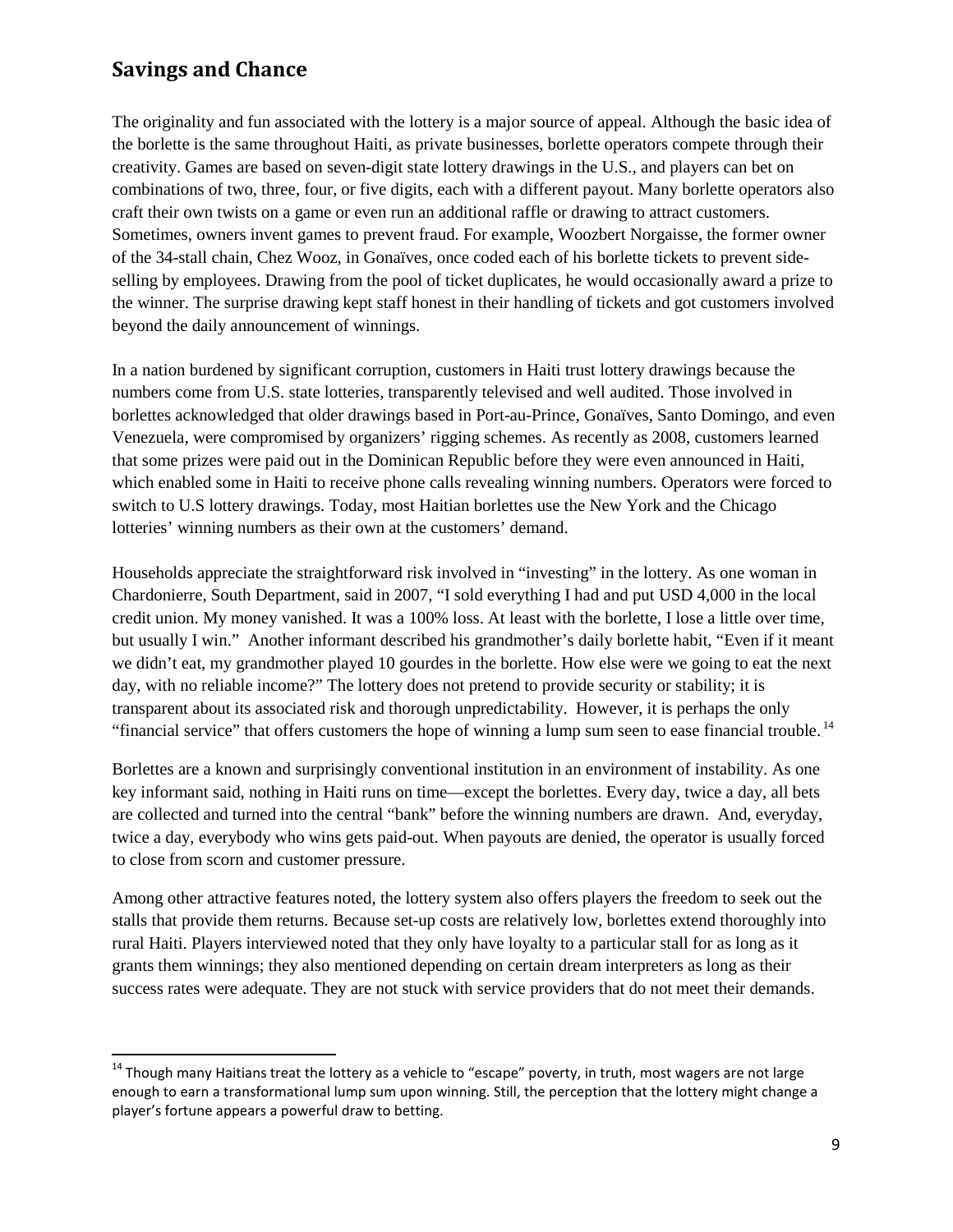The power involved in selecting a stall at which to "invest" funds, how much, and when, almost certainly adds to the lottery system's appeal.

#### The Borlette Culture and Financial Products

Haitian businesses appear wise to incorporate elements of the lottery into their services, as this practice sits deep within cultural traditions and spiritual beliefs. Some phone companies have used lottery habits and dream deciphering to lure customers. Voila, a national company specializing in the sale of airtime for mobile communications, has advertised dream interpretation to clients, who can search phone databases to interpret dreams. This same company offers clients the service of receiving lottery results by SMS.

Financial providers in Haiti, whether insurance companies, MFIs, banks, credit unions, or telecoms, have an opportunity to reach millions of Haitians with more attractive financial products. The borlette culture has much to teach these institutions about ways to design and market their products. Below are recommendations for the financial services industry in Haiti based on lessons learned from borlette:

**Engage "decipherers" who like to participate in the outcome of their financial experience.** Most financial products in Haiti and elsewhere ask little of consumers. The role of the consumer is to process information that comes in the form of advertising or financial disclosure, with little input or control.

On the other hand, many borlette players choose their numbers with a great deal of consideration. Many see themselves as active collaborators in the outcome, or as "decipherers" who can improve their chances of winning. They might actively seek counsel from the spiritual realm or consult the tchalat, the dream bible. Often, they see themselves as making a difference in determining the right number.

Financial service providers could incorporate more client participation into both savings and insurance products. Offering prizes is one way to accomplish client input by allowing customers to vote on the types of prizes available. Borlette tickets themselves might be a winning prize.

**Offer the predictability and transparency of the borlette – a known product.** Borlette operators are predictable, transparent retailers, for the most part. They operate according to similar business rhythms throughout the country. Any player can travel to Haiti and understand regional or local variations in betting the numbers. The digits of the New York State lottery may be played slightly differently from stall to stall, chain to chain, or town to town, but the player will know exactly when the winning numbers are announced (twice per day always at the same time); where to find the winning numbers (posted in tidy, clear lettering on the walls of betting stalls); when lotteries open and close; how winning numbers are selected and exactly what payout amounts will be. The borlette industry has masterfully created an experience that requires minimal training for the client. Consistency of experience reduces the need for expensive education by suppliers.

In contrast, financial products and the institutions that offer them are inscrutable. The financial sector does not offer the same repeated, universally understood set of experiences that the borlettes do. It is difficult 'to get the hang' of a savings product in the same way someone might get the hang of playing the borlette.